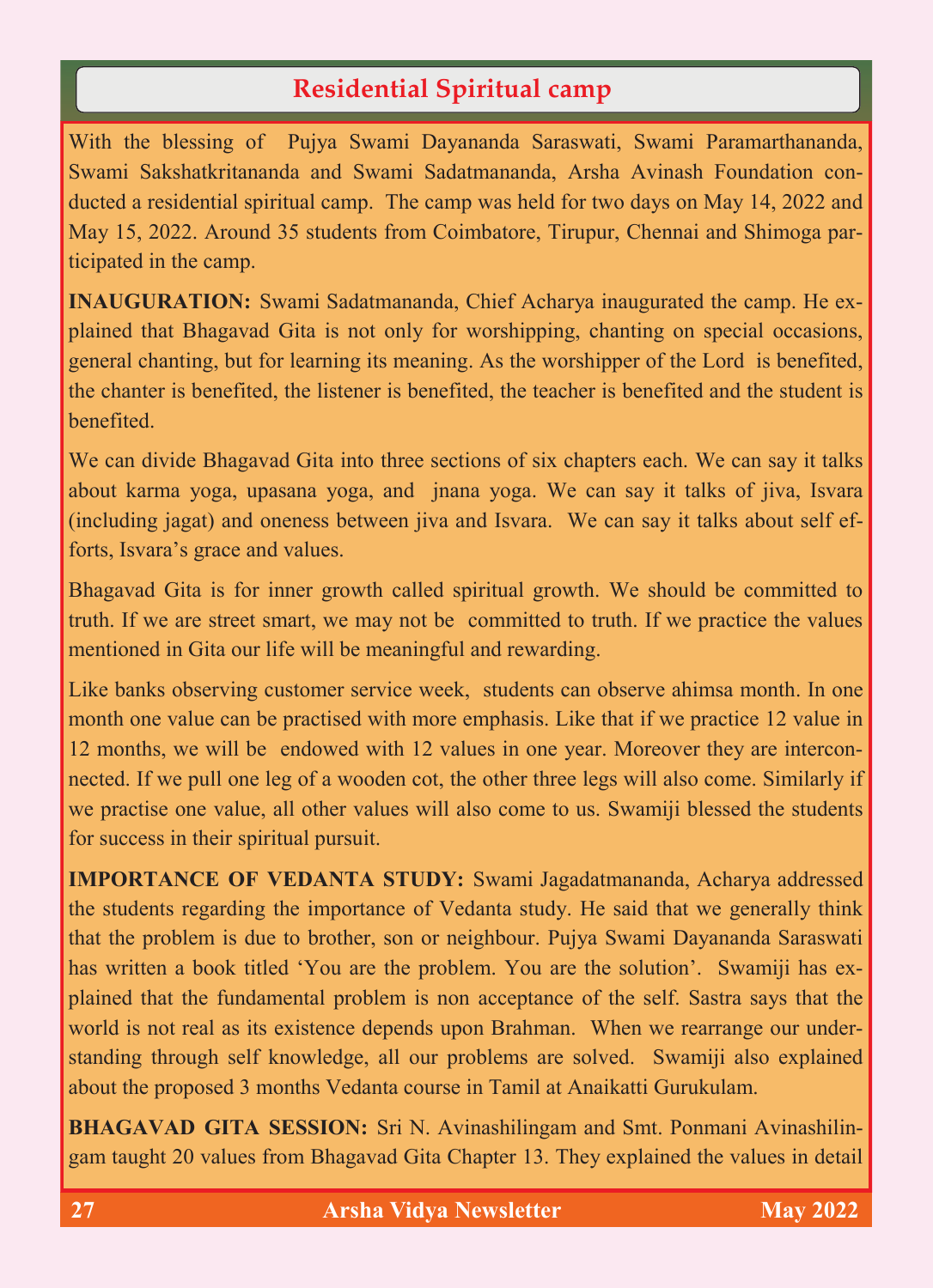and also referred to the relevant portions from Kathopanisad, Niti Satakam and Thirukkural. If these values are there atma jnanam is very easy to gain. These virtues give the required qualification for atma jnanam. Hence these values themselves are called jnanam. There was excellent interaction and floor participation during the classes.

**OTHER SESSIONS:** In the meditation session, Sri N. Avinashilingam conducted Guided Meditation on the topic of Value Meditation. Smt. Visalakshi Ananthanarayanan taught Gita Chanting. In the evening Satsangh, Smt. Kalyani Natarajan and Smt. Uma Ramachandran sang devotions songs including Bho Shambho, which is the most popular composition of Pujya Swamiji. Smt. Prema Rammohan beautifully summarised the Vedantic teaching.

**VALEDICTORY OF PRASTANA TRAYA CLASSES:** Arsha Avinash Foundation, Tatabad, Coimbatore started prastana traya classes on September 30, 2017. Sri N. Avinashilingam and Smt. Ponmani Avinashilingam were the Teachers. They have successfully completed the teaching of following texts without bhashyam, Bhagavad Gita, Mundaka Upanisad, Kenopanisad, Kathopanisad, Kaivalyopanisad, Taittiriya Upanisad, Isavasya Upanisad, Mandukya Upanisad (without karika), Prasna Upanisad and Aitareya Upanisad. They have also taught the summary of Chandogya Upanaisad, Brihadaranyaka Upanisad and Brahma Sutra (555 sutras).

Swami Sadatmananda, Chief Acharya on May 15, 2022 gave the valedictory address for the prasana traya classes. He said that I am limitless atma. I am free. But I do not know how I am free. Ignorance is the cause for bondage and knowledge is the solution. The means of knowledge is Vedanta (Upanisads). Prasata trayam means a group of three main texts. Three main texts are Sruti –Upanisads, smriti -Bhagavad Gita and for resolving doubts Brahma Sutra. They have to be studied under a Teacher.

The teaching can be summarised as under:

Samsara varnanam: The problem is diagnosed as self ignorance.

Sadhana varnanam: The jnana sadhanas are sravanam, mananam and nididhyasanam. The student should have four fold qualifications.

Jiva svarupa nirupanam: Jiva has avidya and therefore appear limited

Isvara svarupa nirupanam: With upadhi, Isvara is jagat karanam. Without upadhi, Isvara is Satyam, Jnanam, Anantham Brahman.

Aikyam: Oneness of jiva and Isvara

Jnana phalam: Attains moksa or limitlessness.

Students may ask what next? I have completed study of prastana trayam. If the question what next is there, repeat studying again and again. Some say 'I am Brahman'. But my